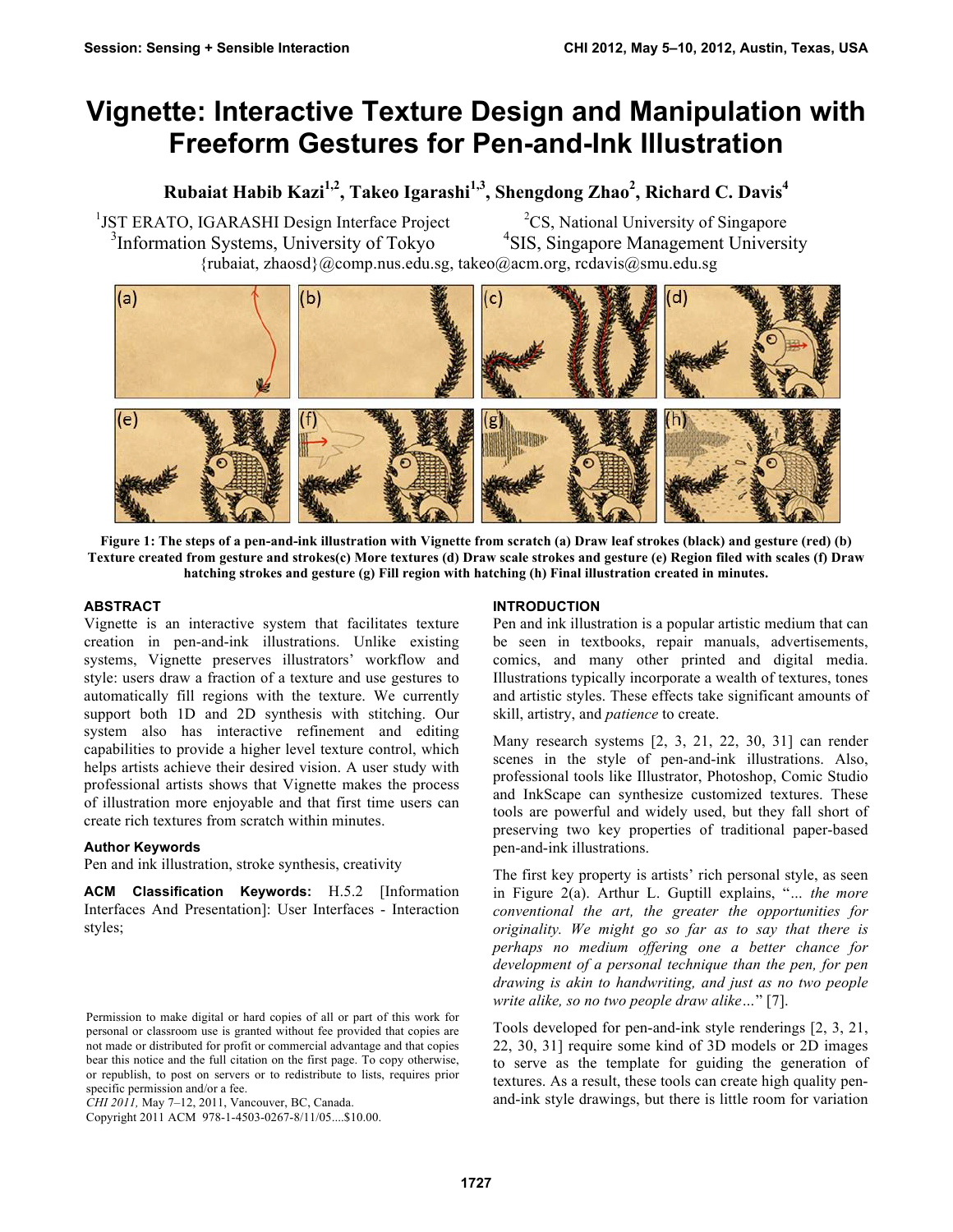and artistic styles. Similarly, most tools for 2D texture generation and manipulation lack the natural feel of penand-ink drawing (Fig. 2(b)).

The second key property that existing tools fail to preserve is the workflow of pen and ink illustration. Generating a drawing from 3D scenes or images destroys this workflow completely. Texture generation tools do use artists' pen strokes, but much of the creation process with these tools is devoted to parameter tweaking. These tools can produce diverse effects, but they are often difficult to learn, and tedious to apply.



**Figure 2: a) Illustrations made by hand have distinctive styles b) Illustrations made in comic studio have a mechanical look.**

We present Vignette, an interactive system for pen-and-ink illustrations that uses free-form gestures for texture design and manipulation. Vignette provides tools to design, arrange, and manipulate pen-and-ink illustration textures through simple gestures. Vignette preserves traditional penand-ink illustration workflow while accelerating the creation of textures from user defined example strokes. We focus on drawing from scratch, using textures generated entirely from artists' hand-drawn strokes to preserve the original style and signature of individual artists.

In our system, the user draws a small fragment of the target texture, specifies the type of texture by choosing a tool, and gestures to define the growth of the texture (Fig. 1(a), 1(d), 1(f)). The system completes the texture, preserving the style of the example strokes (Fig. 1(b),  $1(e)$ ,  $1(g)$ ). The user then interactively refines the textures, tones, perspective view, sweep and orientation of the texture to achieve desired results (Fig. 1(h)). Using Vignette, even first-time users can create complex and expressive illustrations within minutes.

This paper presents the following contributions:

- An analysis of traditional pen-and-ink illustration workflow and artifacts that guides interface design.
- The Vignette system, which facilitates texture creation while preserving this workflow.
- An evaluation with four artists that shows how Vignette reduces the tedium of texture creation.

After reviewing related work, we present our analysis of the traditional pen and ink illustration process and categorize

the textures used by artists. We then describe the interface of Vignette, which is based on this analysis, and follow this with Vignette implementation details. Finally, we present an evaluation of our system with 4 professional artists.

## **RELATED WORK**

The methodology we describe here builds on previous work for pen-and-ink illustration rendering, texture synthesis, and design of digital tools inspired by traditional approaches to creating artifacts. We discuss representative examples of previous work in these areas below.

## **Pen-and-Ink Rendering Systems**

A number of systems render illustrations in a pen-and-ink style. Some are geometry-based [21, 30, 31], taking 3D scene descriptions as input, while others take 2D images as input [3, 22]. The tones and textures in these systems are therefore guided by the underlying 3D geometry or 2D image. Instead, we focus on workflows that allow illustrators to produce artworks from scratch, where no scene model or image exists. Our system analyzes reference patterns and gestures drawn by artists to synthesize new patterns with similar perceptual properties.

#### **Commercial Drawing Applications**

Applications like Adobe Photoshop, Adobe Illustrator, Comic Studio, Sketchbook Pro, InkScape, and CorelDRAW have become mainstays of digital artwork creation. In pixel-based applications like Photoshop, duplicating an example patch in multiple layers or using pattern brushes can speed up some repetitive tasks that illustrators encounter [16]. With pixel-based approaches, however, it is hard to control density, add variation, or deform textures.

Vector graphics editors like Adobe Illustrator and Comic Studio are very powerful but awkward for illustration. These tools allow artists to define custom textures that can be controlled by a set of parameters, but the resulting textures tend to lack the subtle variations found in traditional illustration. Furthermore, tweaking the many parameters to get a desired texture is tedious and shifts attention away from the artwork itself. These tools are oriented more toward graphic design than pen-and-ink illustration.

## **Bridging the Gap between Physical and Digital Art**

In recent years, researchers have explored digital art systems inspired by traditional artistic media and workflows. SandCanvas[13], Project Gustav[18], Fluid Paint[26], Intu Paint[27] and IO Brush[20] all preserve traditional workflows while bridging the gap between physical and digital drawing artifacts. With Vignette, we have explored natural sketch based interaction for texture design and manipulation that preserves illustrators' traditional workflow.

## **Texture Synthesis**

One way to preserve personal artistic style is to create larger textures from user drawn examples. Texture synthesis methods synthesize new textures from texture samples in such a way that, when perceived by a human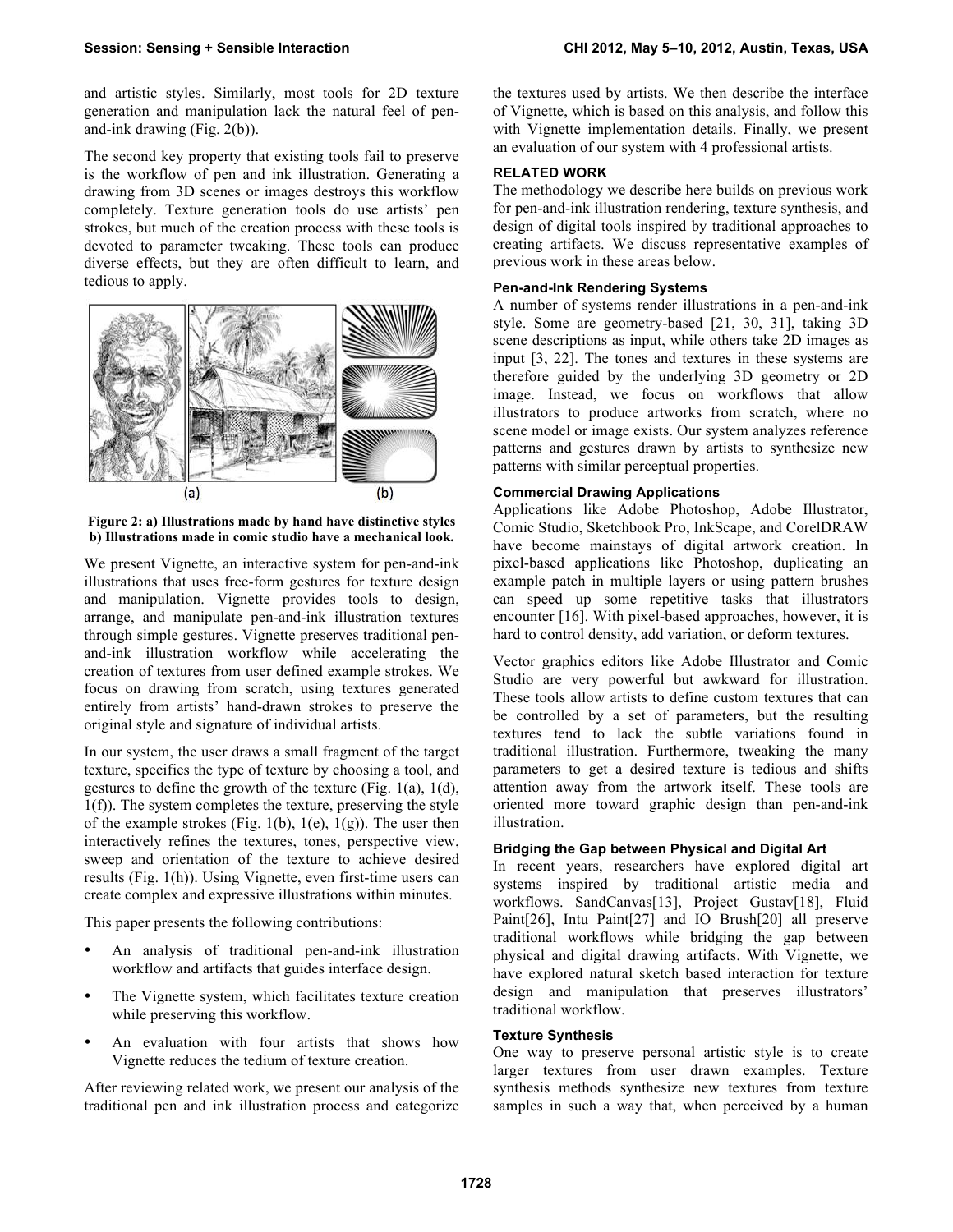observer, they appear to be generated by the same underlying process. The idea of synthesizing textures, both for 2D images and 3D surfaces, has been extensively addressed in recent years (see a survey of this type of work in [29]). However, the basic representations in most existing texture synthesis methods such as pixels [11, 28], vertices [25], voxels [14] or parametric descriptors [32] cannot adequately represent individual or discrete elements with semantic meanings. Moreover, subtle variation in the reproduced pattern is desirable for changing density and avoiding regularity. It is difficult to achieve such variation with pixel-based texture synthesis.

The use of vector-based descriptions of an input pattern for synthesis is explored in [1, 2, 6, 8, 11]. These descriptions are more expressive and allow higher-level analysis than pixel-based approaches. However, [1, 2, 8] do not reproduce the interrelation of strokes within a pattern, and are thus limited to hatching and 1D synthesis only. Ijiri et al. [11] presented a method for synthesizing 2D elements by locally growing a 1D ring of elements in a neighborhood around an example. Their examples are points, not strokes, which limits the user to synthesizing dot patterns.

Barla at al. present a synthesis technique [6] that can automatically generate stroke patterns based on a userspecified reference stroke pattern. This is an extension of texture synthesis techniques to vector-based patterns. However, both Barla et al and Ijiri et al use triangulation to perform 2D synthesis. This approach cannot handle elements with complex shapes that are closely correlated with spatial distributions. Instead, we use a data-driven texture optimization method [15] for stroke synthesis.

Vignette provides a novel way to design and manipulate textures for pen-and-ink illustrations completely from scratch. We integrated texture synthesis methods with freeform gestures to provide powerful texture tools that help artists create beautiful artworks.

#### **ELEMENTS OF PEN-AND-INK ILLUSTRATION**

In this section, we review principles of pen-and-ink illustrations and introduce some terminologies.

#### **Strokes**

Strokes (Fig. 3(a)) are the building blocks of textures. For centuries of pen and ink illustrations, artists have infused drawings with their signature styles through careful use of individual strokes. Strokes become textures when drawn in groups. (Fig. 3).



**Figure 3: (a) Individual strokes (b) combine to form textures.**

#### **Textures**

A texture is a collection of strokes that gives an object or scene the illusion of shape, surface properties, and lighting. In a texture, individual strokes are not of critical importance, but collectively they can clearly indicate the difference between textures like smooth glass and old knotted wood (see Figure  $4(a)-4(f)$ ).



**Figure 4: (a)-(f) Different kinds of textures. Variation of tones by (g)-(i) changing the density of strokes (j)-(l) subsequent cross-hatching** 

#### **Tones**

Tone (also known as "value" or "density) refers to the density of strokes in a texture. The tone is the ratio of black ink to white paper over a given region of the texture. Figure  $4(g) - 4(i)$  and  $4(i) - 4(l)$  shows the variation of tones with the same texture to indicate the brightness of a surface.

Together, stroke, texture, and tone provide artists with a rich language for producing expressive illustrations with a variety of personal styles [7].

## **PEN-AND-INK ILLUSTRATION ANALYSIS**

In this section, we examine the process of creating pen-andink illustrations. We also and analyzed the textures in 56 illustrations to identify opportunities for automation. Our findings can be used to guide the design of pen-and-ink illustration systems.

## **Traditional Illustration Workflow**

While the process of pen-and-ink illustration can vary from artist to artist or even between one artists' illustrations, the illustration process usually follows five steps [19]:

*Step 1:* create *outlines* of simple geometric shapes and regions of interest with a pencil. The drawing at this step is typically light and erasable.

*Step 2*: pencil in details and shadows. Iterate until the outline and any object highlights are well-defined.

*Step 3*: begin filling in the detailed textures, starting with small areas of example texture. We call these small example textures *patches*.

*Step 4*: repeatedly apply patches to fill in the outlines.

*Step 5*: add or modify details to complete the illustration.

Steps 1 and 2 determine the high-level structure of the illustration with shape outlines, their spatial layout, and indicators of properties such as shadows and highlights. Step 3 determines the detailed textures and tones of the shapes or regions determined in step 1 and 2. Essentially, these three steps contain most of the essential elements to uniquely define the style and content of an illustration.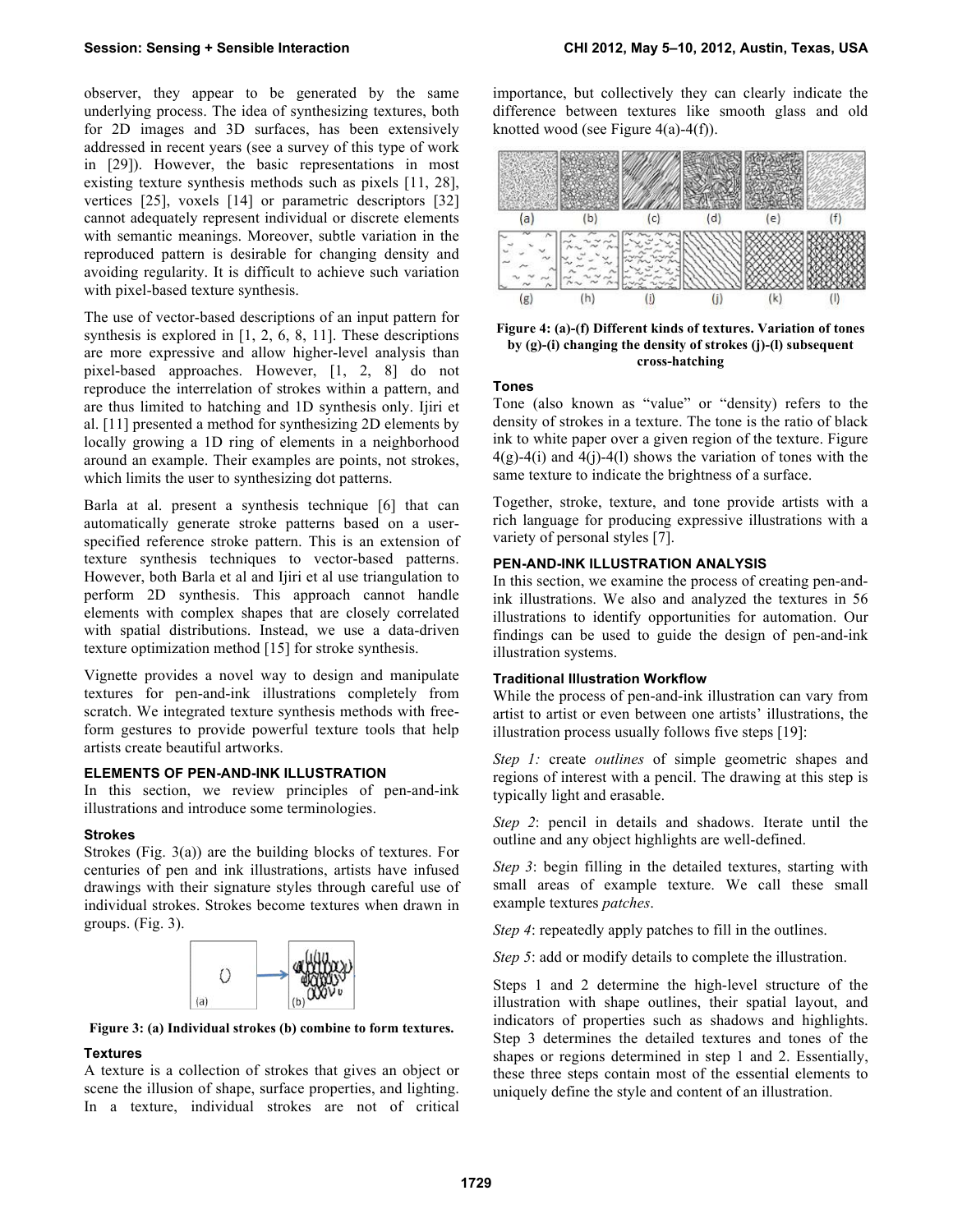

**Figure 5: The steps in traditional pen-and-ink illustration.** 

In step 4, the artist repeatedly applies the various textures and tones to all shapes and regions in the illustration. This fourth step is the most tedious and contributes the least to the uniqueness of a pen-and-ink illustration. However, the illustration cannot be completed without it.

In the last step, the artist touches up the illustration with final details and adjustments. Note also that artists often iterate this process and jump between steps.

Analyzing this workflow, we found that a major component of an artist's personal drawing style lies in her procedure (or muscle) memory of using the pen, which is reflected in her strokes [19]. Using a third party image or model cannot preserve this unique style. If the artist were asked to produce the texture separately, saving it into an image before applying it to the drawing, it would break the creative flow of the drawing process. Therefore, we believe it is important to allow the artist to define both the outline and example textures from scratch using her hands.

Finally, we note that step 4 in the traditional workflow is the most repetitive and time consuming. Consequently, it is quite suitable for automation.

#### **Texture Automation Techniques**

To inform the design of systems that automate *step-4* of the traditional illustration workflow, we examined the kinds of textures that professional pen and ink illustrators use. We analyzed 56 rich pen and ink illustrations by 32 artists, mostly taken from *The Technical Pen* [24] and *Rendering with Pen and Ink* [7]. After analyzing the textures in these illustrations, we classified them according to techniques artists could use to automate the filling-in process. We identified three techniques: *brushing*, *flood filling,* and *continuous hatching*.

As we explained in Related Work, brushing and flood filling techniques exist in current graphical tools, but they are tedious, awkward, and do not preserve artists' style. Continuous hatching cannot be found in these tools at all. Vignette provides all three techniques, and it uses texture synthesis of vector geometry to produce pleasing results that preserve artists' style.

It should be noted that these techniques cannot reproduce all textures effectively. Automation requires textures to be repetitive so that a computer can synthesize them from example patches. Some textures have so much variation that they cannot be synthesized from patches.

In the following paragraphs, we describe these texture filling techniques along with applications and variations.

## *Flood Filling*

A small set of discrete strokes can often be used to fill up a region. Flood Filling can also be done in a particular orientation to follow the contour of the volume or shape (Fig. 6(d)). We identified this effect in 25 out of 56 illustrations. Applications of flood fill include stippling (where tone and textures are applied with small dots and strokes (Fig. 4(a)), clothes textures, walls, illustrations, wood, landscape etc.

#### *Brushing*

In these textures strokes are augmented along a line, rather than filling up a 2D region (Fig. 6(a), 6(b))**.** In our analysis, this type of synthesis was more common than the other two (37 out of 56 illustrations). These textures are commonly applied to create a wide range of effects including hatched (Fig. 4(j)) and cross-hatched lines (Fig. 4(k  $\&$  l)), landscape drawings for trees and grasses (Fig. 6(b), and many other complex textures.

#### *Continuous Hatching*

Continuous hatching is a set of closely spaced parallel lines from one edge of a shape to another, similar to symbolic indication of a cross section in an engineering blueprint (Fig. 6(f)) creating tonal and shading effect. Continuous hatching is different from brushed hatching, because the synthesis is two dimensional, i.e. it fills up a 2D region instead of extending along a 1D line. However, unlike the discrete elements in flood-fill, the lines are connected with each other to create longer lines and fill up a region (Fig. 6(e), 6(f)). Prevalent application of continuous lines includes architectural drawings, cross-hatching, and portraying the illusion of depth, by providing different darkness to different planes (layers) of drawing (Fig. 6(e)).



**Figure 6: Applications of texture automation techniques. (a-b) Brushing. (c,d) Flood Filling. (e-f) Continuous Hatching. (g) Flood fill from the example patch (inset). (h) Continuous hatching from the same patch (inset), in which discrete strokes are uniformly stitched together.**

#### **VIGNETTE: INTERFACE AND INTERACTION**

Our analysis of traditional pen-and-ink illustration processes and artifacts helped us to build Vignette, a texture synthesis system that is based on the traditional illustration workflow. Here we present Vignette's user interface. We begin with Vignette's toolbars and palettes, then describe our workflow, and close with interactive refinement tools.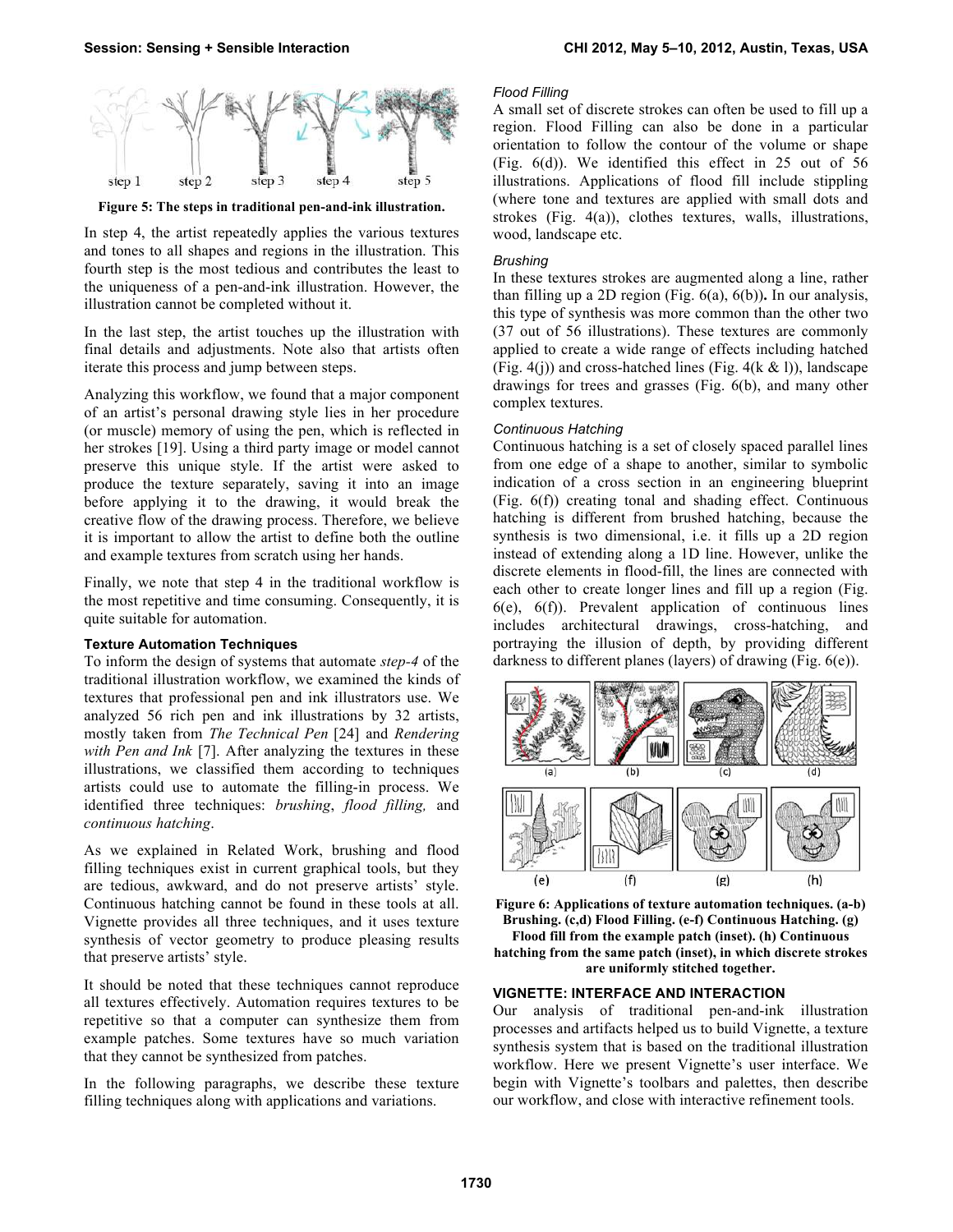## **Vignette's Toolbars and Palettes**

As shown in Figure 7, Vignette has four toolbars located around a central drawing canvas. These are the *main toolbar* (Fig. 7(a)) for drawing and texturing tools; a *file/edit toolbar* (Fig. 7(b)) for common commands; *patch toolbar* (Fig. 7(c)) for adding, updating, importing and deleting patches; and a *background palette* (Fig. 7(d)).

The top left region of the drawing canvas is reserved for a palette of patches (Figure  $7(e)$ ); each patch is shown horizontally from left to right in small rectangles according to its creation order. Patches are example texture patterns created using the *Example Strokes* tool (details later). There is also a larger rectangle on right that displays the currently selected patch (Figure  $7(f)$ ). The remaining area of the drawing canvas is for freeform pen-and-ink illustrations.



#### **Figure 7: The User Interface of Vignette (a) Drawing and texturing tool (b) File/edit toolbar (c) Patch toolbar (d) Background palette (e) Patch palette (f) Selected patch**

Vignette's main toolbar supports the five steps of the traditional illustration workflow. It has 12 buttons and 3 widgets (Fig.  $7(g)$ ), which can be grouped into 5 categories:

*1) Tools for outlining.* This category has the *Pencil* tool. In traditional pen-and-ink illustration, a pencil is used in steps 1 and 2 to outline the high level structure of an illustration. Similarly, strokes drawn with Vignette's *Pencil* tool are stored on a separate layer which can be easily removed after finishing the illustration.

*2) Tools for detailed drawing.* This category has the *Pen* tool, which is used to draw detailed non-repetitive strokes and fine details of an illustration, such as a person's eye.

*3) Tools for specifying example textures*. We created the *Example Strokes* tool to support the third step in the traditional workflow. Strokes drawn with this tool are collected into patches and later applied to different regions.

*4) Tools for growing textures and tones.* Tools in this category support the fourth step in the traditional workflow: *Mask*, *Brush*, *Continuous Hatching*, and *Flood Fill*. *Mask* defines a closed region to be filled up with the target texture. The others will be covered in more detail later.

*5) Tools for texture layout and refinement.* Textures can be refined interactively using the *Flow Field*, *Perspective Tilt*, and *Edit Gesture tool* (explained later). In addition, a number of slider widgets can be used to adjust the *tone*, *stroke width*, *grayscale value* of the textures.

## **Workflow in Vignette**

The following steps illustrate the typical drawing workflow in Vignette:

*Step 1*: Users can draw a rough outline of the illustration using the *Pencil* tool.

*Step 2*: After the high level structure is defined, users can select the *Pen* tool to draw the detailed outlines. Users can use the *Mask* tool to define a region to be filled with texture.

*Step 3*: The user can then draw part of the texture using the *Example Strokes* tool. (Fig. 8(a), 9(a), 10(a)).

*Step 4*: The user then selects a texture filling tool (*Brush*, *Continuous hatching*, or *Flood fill*) and gestures to specify how the texture should be filled in (Fig  $8(a)$ ,  $9(a)$  and  $10(a)$ ). The example strokes are automatically collected into a patch, while the direction and curvature of the gesture specify the reference orientation of this patch. The system then generates the rest of the texture from the example patch to fill up the region (Fig. 8(b), 9(b), 10(b)). To understand how Vignette collects strokes into patches or fills in textures, refer to *Generating Patches From Example Strokes* and *Texture Synthesis* in our *Implementation* section.

*Step 5*: After generating the textures, users can interactively manipulate and fine-tune the textures to achieve the desired artistic effects, as explained in the following section.

#### **Support for Interactive Refinement**

Vignette's aids creative exploration by providing high-level controls for manipulating textures. Here, we briefly describe our interactive refinement capabilities.

#### *Editing textures*

To edit a texture, it must first be selected using the *Select* tool in the main toolbar. The corresponding patch appears as current patch in the top right of the canvas. As the user edits the example patch, the system interactively changes the selected output texture to reflect the change in the example patch (Fig 10(d)).

#### *Editing tones*

Users can edit the tone or density of a texture by manipulating a slider. Since each of the elements is represented by single point in the texture, we simply scale the density of the positions of the elements and re-render the elements. Variation of textures by tone editing is illustrated in Figures 8-11.

## *Editing the sweep of a texture*

Users can interactively edit the sweep of a texture by editing the curvature of the reference gesture [10] (Fig 8(c)).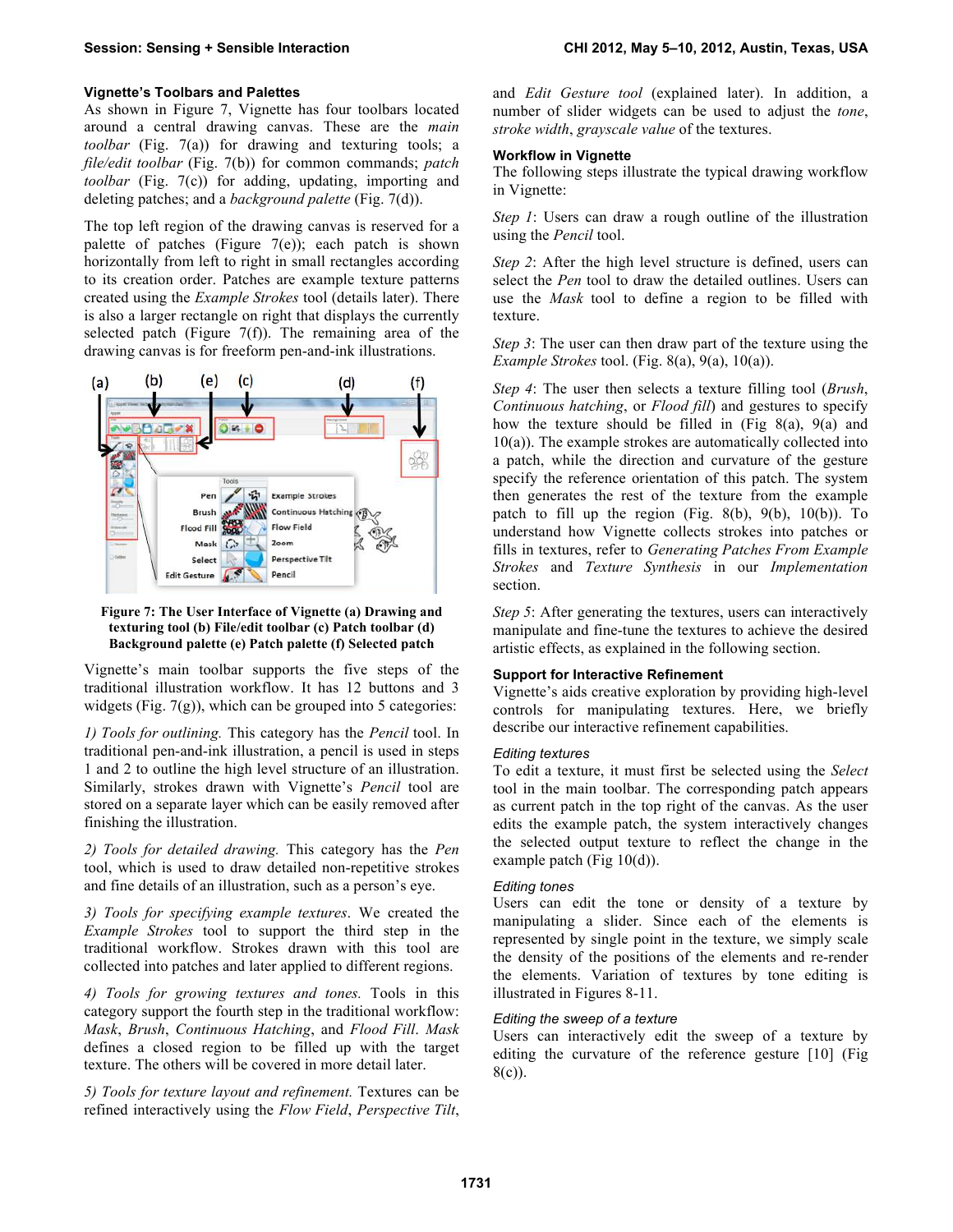#### *Matching Texture with Surface*

By default, textures are filled in uniformly as if on a flat surface. Often, however, users may wish for textures to gradually change as they fill a region. Vignette provides two tools for this: perspective tilting and flow fields.

Perspective tilting is a technique for depicting 3D surfaces in illustrations. In perspective drawing, objects are drawn smaller (or "foreshortened") as their distance from the eye is increased. In our system, user can manipulate the perspective view of a texture without any underlying 3D information by manipulating the eye position with gesture with respect to the texture. Currently, our system supports one point perspective tilting (Fig 10). To tilt a texture, the user selects the *Perspective Tilt* tool in the main toolbar and drags the pen. The angle between the first point and the current point determines the direction of foreshortening, and the length determines the amount of foreshortening.



**Figure 8: Brush operation and editing the curve of a texture. (a) Example strokes and user gesture (red). (b) Brush tool generates a texture from the example patch (inset). (c) User selects the curve editing tool and drags the mouse to sweep the curve. (d) New texture after the editing. (e) Tone variation (decreased density).**



**Figure 9: Continuous hatching and perspective tilting of a texture. (a) Example strokes and user gesture. (b) Continuous hatching creates a texture from the example patch. (c) User selects the tilt tool and creates a perspective tilt by dragging the mouse left. (d) Tone variation. (e) Tone and stroke width variation.**



**Figure 10: Flood fill and texture editing. (a) Example strokes and user gesture. (b) The flood fill creates the textures. (c) Perspective tilting and editing the source patch (inset). (d) The texture is updated interactively. (e) Tone variation.**



**Figure 11: Orienting the elements with interactive flow field. (a) User gesture. (b) Underlying vector field from user gesture. (c) Rendering the elements along the vector field. (d) Tone variation. (e) Variation of stroke width of the strokes.**

Flow fields allow users to specify the direction of the texture as it flows across a surface. In Vignette, users can select a texture, and then use the Flow Field tool in the main toolbar to adjust the direction of this field. Gesturing with the Flow Field tool tilts the field in the direction of the gesture, which orients the texture's strokes along the gesture. This is shown in Figure 11.

#### **IMPLEMENTATION**

In this section we discuss how Vignette supports the texture synthesis techniques described in previous sections.

#### **Generating Patches From Example Strokes**



The first step of our method is to generate a patch from the example strokes near a user gesture. After the user draws example strokes (black strokes in Fig 8(a), 9(a), 10(a)) and gestures over them (red curve in Fig 8(a), 9(a), 10(a)), example strokes near

the gesture are gathered into a patch. The system clusters strokes together into elements by merging the strokes with overlapping bounds. Our intent was for an element to be a cluster of strokes that is perceived as a single feature by the user (as in [6]). In the leaf figure above, the five strokes are combined into a single element.

## **Texture Synthesis**

The example patch provides a higher-level, perceptually meaningful description of example elements. The next step is to create a larger texture by synthesis from the example patch.

Each of the individual strokes is represented with a set of 2D points. An element is a group of strokes. In the textures, we represent each element by a point sample, which is the centroid of the element. During synthesis, we compute only the sample point without considering any other information of the original elements, like their geometry and appearance. After synthesis, we replace the sample points with the output elements.

Now we will briefly describe the synthesis techniques of the three tools: *brush*, *continuous hatching*, and *flood fill*.

#### *Brush*

The brush produces a 1D synthesis of elements [6] along the user gesture. Once the patch is computed, the elements are appended interactively along the gesture. The distance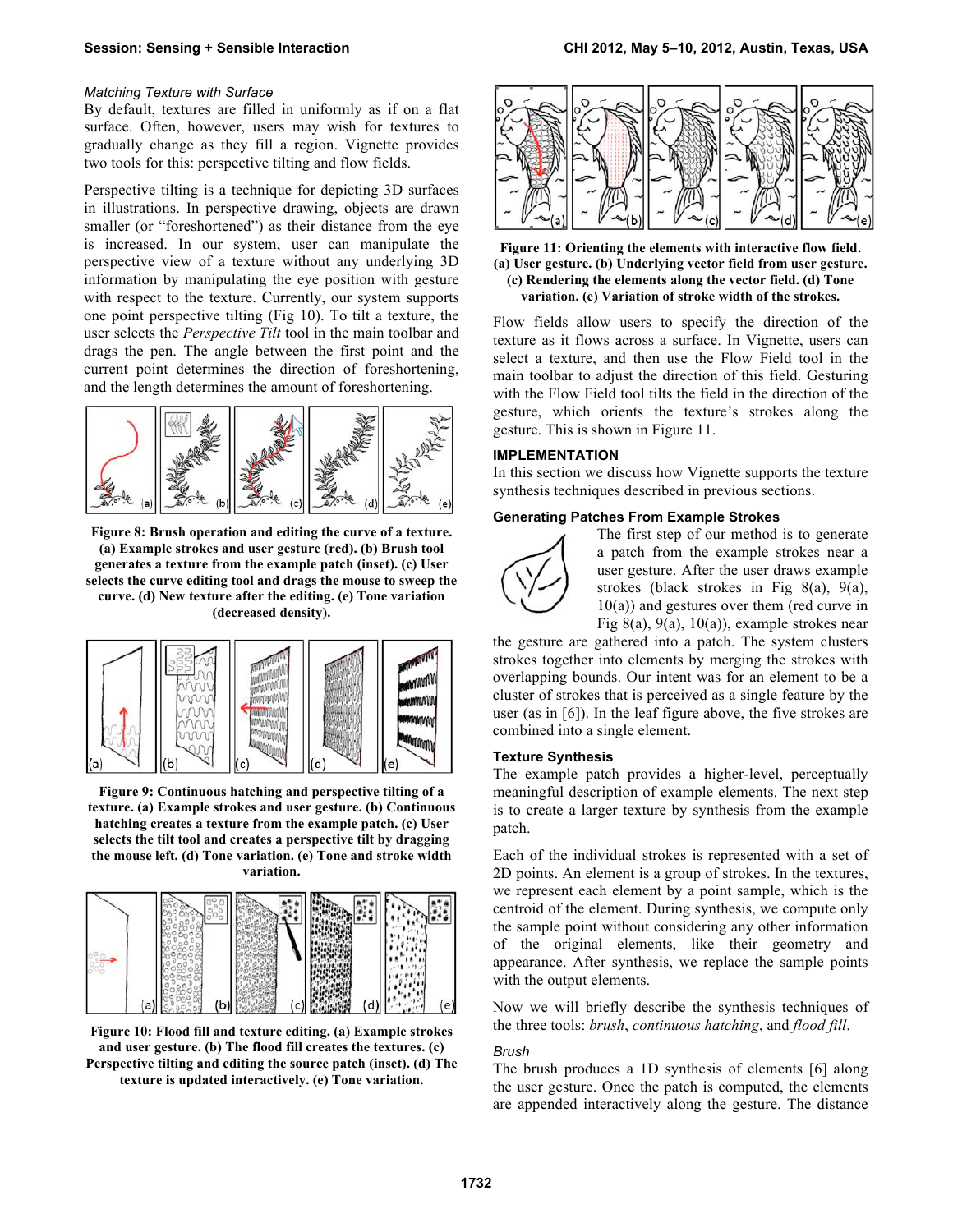between consecutive elements is computed from the example patch. The orientation of each element is computed from the tangent of the corresponding point on the gesture.

#### *Continuous hatching (2D Synthesis and stitching)*

Continuous hatching synthesis is performed in three steps. First, we generate the example patch and use the gesture direction (Fig.  $12(a)$ ) to perform a 1D synthesis along the gesture direction (Fig. 12(b)). Second, we duplicate and paste each element to fill up the region on either side of the gesture (Fig. 12(c)). Finally, we connect and merge the elements across the vertical direction using a simplified version of stitching [4] to create long seamless elements (Fig. 12(d)).



**Figure 12: The steps for continuous hatching**

## *Flood Fill (2D synthesis of discrete elements)*

For flood fill, given an input exemplar patch *I* and an output masked area, the goal is to synthesize an output texture *O* that contains elements similar to exemplar patch  $I$  (Fig. 14).

In Vignette, we follow the EM methodology in [15] for texture synthesis because of its high quality and generality. This method iteratively places and then adjusts element positions in the texture to minimize the objective function *E*. The objective function *E* is an evaluation criterion that quantitatively evaluates the arrangement of elements with respect to input example patch and performs heuristically chosen tests to try to reduce the energy. The basic solver gradually improves the neighborhood similarity term by iterating the two steps: *search* and *assignment* (explained below). The solver gradually decreases *E* while improving output quality iteratively (Fig. 14), and continues until the energy function  $E$  of output texture  $O$  is optimized.



**Figure 13: (a) The input example patch. (b) The output texture** after initialization. In the *search step* for output element  $s_0$ **(marked blue in (b)), the algorithm finds the corresponding** element  $s_i$  in the input patch (marked blue in (a)) with most **similar neighborhood. (c) The** *assignment step* **computes the new position of the output element that minimizes the energy between corresponding input elements. (d) Finally, the element is moved into its new position.**

*Initialization*: First, we copy the input patch into the output exemplar similarly to tiling methods, but with some random variations in positions.

| O<br>000 | 00000000<br>00000000<br>88888888<br>0000000000<br>00000 | 0000000000<br>00000000<br>0000000<br>0000000000 | 000000000<br>0.00000000 |
|----------|---------------------------------------------------------|-------------------------------------------------|-------------------------|
| fa)      | b.                                                      | c)                                              |                         |

**Figure 14: The iterative progression of texture optimization. (a) Input patch (b) Output texture after initialization (c) Output texture after iteration 2 (d) Output texture after iteration 4.** 

*Search step*: During the search step, for each output sample *so*, we find the input sample *si* with the most similar neighborhood, i.e. minimizing the energy value in accordance to a neighborhood similarity metric (Fig. 13(b)). This search is conducted by exhaustively examining every input sample for each output element.

*Assignment step*: After computing the best matching input patch, this step computes the position of output elements that minimizes the energy function (Fig.  $13(c)$ ) and moves the element to their new positions (Fig.  $13(d)$ ).

#### **Interactive Refinement**

*Flow field:* The task of arranging elements according to a gesture can be divided into two sub-tasks: 1) creating an orientation field over the surface from a user input gesture, and 2) rendering elements according to the orientation field.

We have used a vector field to represent the orientation. In our system, user gestures determine the direction of this field at points within a pre-defined distance of the gesture. Figure 11(b) shows a small number of red vectors that have been set by the gesture in Figure 11(a). With an orientation field in hand, we then orient the elements in accordance to the vector field using property layers similar to *modeling with rendering primitives* [23].

#### **USER EVALUATION**

Vignette has a unique approach to design and manipulation of textures in pen-and-ink illustrations. It keeps the essential steps of the traditional pen-and-ink workflow while providing gesture controls for texture synthesis. There are few existing research or professional tools designed for the same purpose, and none are directly comparable. Adobe Illustrator may be the closest match in terms of texture creation and manipulation, but it is a general purpose graphical editing tool with an entirely different workflow and interaction style. It also has many additional features/functions way beyond the need of penand-ink illustration.

Nevertheless, it is important to understand how professional artists feel about Vignette, and how it compares with the traditional pen-and-ink drawing experience and with existing digital tools such as Adobe Illustrator. To do this, we invited four professional artists to use Vignette, while we sought to answer the following three questions.

*1. How do artists generally feel about Vignette? Does Vignette fit their needs?*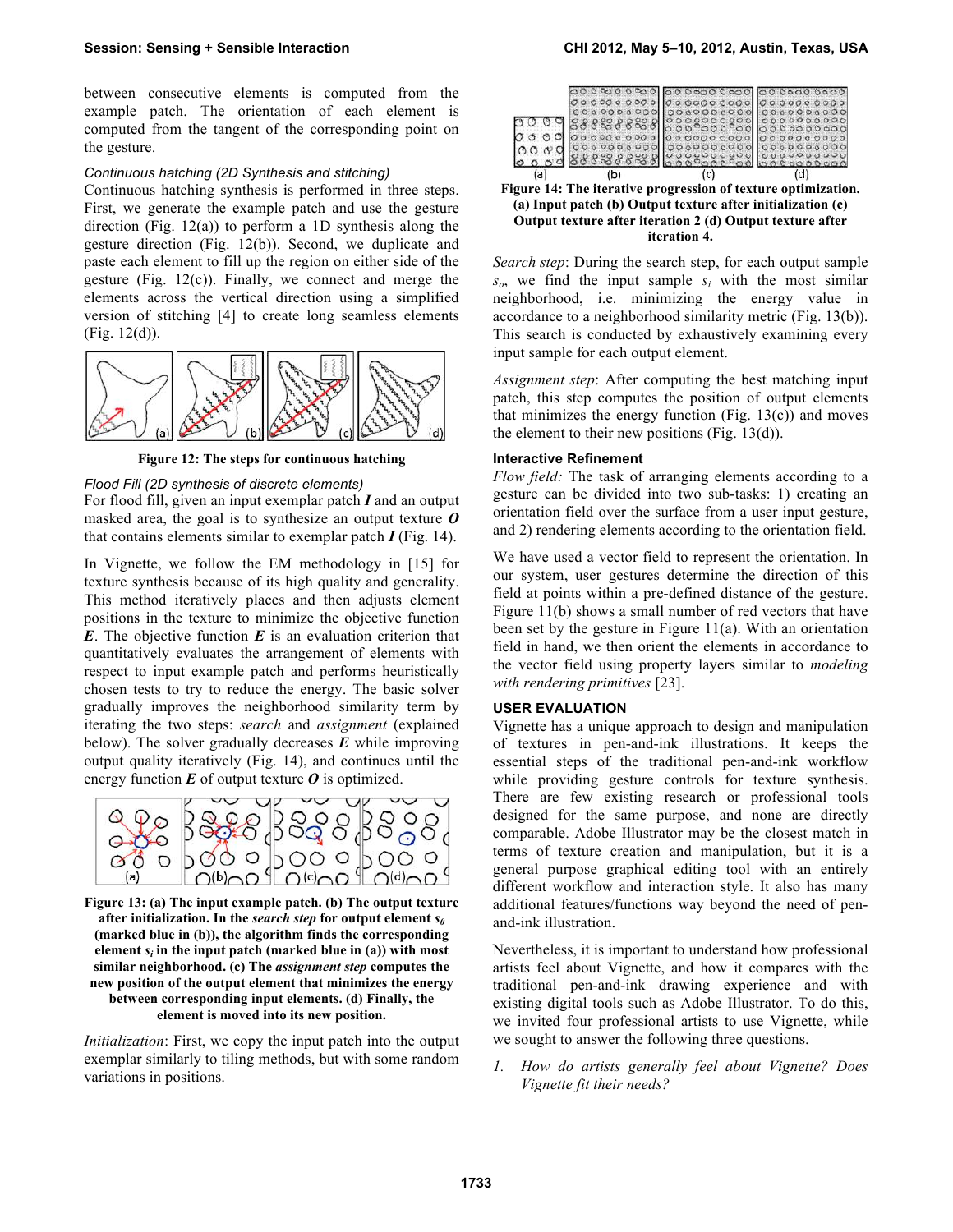- *2. How does the pen-and-ink illustration workflow in Vignette compare with paper and with digital tools?*
- *3. How are Vignette's features used and accepted by artists? Are there opportunities for improvement?*

## **Participants and Environment**

Four professional artists (P1-P4, 3 males, 1 female, age range 23-55 years old) participated in our evaluation. P1 and P2 are accomplished expert artists. They both work as pen-and-ink illustrators, animators, and directors with 15 or more years of experience. P3 and P4 are intermediate level artists trained in design and illustration at universities. Both have 4 or more years of experience in digital painting. All participants are proficient with Flash, Photoshop, Illustrator and many other tools with 4 or more years of experience.

All evaluation sessions took place in a laboratory. Vignette is built with Java and runs on a standard laptop. All drawings were done on a Cintiq 12wx tablet.

## **Method**

The evaluation was conducted in the following three steps.

*Training (15-20 minutes):* Participants were first given a brief introduction to Vignette. They then received a tutorial, which consisted of a printed sheet with seven practice drawings chosen to demonstrate the interface and features of the system. Participants were asked to create and interactively refine these drawings to achieve the target result. The facilitator did not intervene unless a participant had trouble creating a drawing.

*Illustration (40-65 minutes):* In this step, participants were asked to create pen-and-ink illustrations. Some of these can be seen in Figures 15 and 16 (far left).

*Feedback. (10-15 minutes):* Finally, participants answered a questionnaire about Vignette.

We sought to answer our three questions primarily by observing participants and recording their spontaneous comments. The following sections summarize our findings.

## **Overall impression of Vignette**

Participants' overall reactions were very positive. During the course of the evaluation, the participants created many illustrations with a wide variety of textures, such as textures for architectural drawings, landscapes, animals, crowds, fireworks, and abstract scenes. Participants responded that Vignette was fairly easy to learn, all giving it a 4 on a scale of 1 (extremely difficult to learn) to 5 (extremely easy to learn). Participants also expressed satisfaction with their artworks, with an average rating of 4.25 on a scale of 1 (extremely unsatisfied) to 5 (extremely satisfied). All commented that Vignette provides a pleasant drawing experience.

Participants found Vignette particularly suitable for two purposes: 1) creating original pen-and-ink illustrations from scratch 2) quickly exploring and experimentation with different types of textures. As mentioned by P1, "*I can* 

*draw really quickly, and do a lot of explorations… inspire me to explore more...*"

Participants particularly liked the ability of Vignette to preserve their natural drawing styles. Three participants specifically like the natural and hand drawn scribbling effect of the final artworks, as mentioned by P1, "*it looks like I drew each and every stroke manually… and it is not obvious that the textures were created using a computer tool*".

## **Workflow and Experience Comparison with Alternatives**

Participants were able to create artworks with rich textures in a short time (11 minutes per drawing in average) after only 15 minutes of training (see the artwork in Figure 16, all except the second artwork were created by the participants during the course of evaluation). All participants commented that it would be very tedious to produce drawings with similar quality either in traditional pen-and-ink style or using another digital tool.

Participants also commented that the advanced digital features make the illustration process enjoyable, which is traditionally very tedious to do. According to them, Vignette is both effective and convenient, and preferable to manual illustrations and other professional tools for pen and ink illustrations. The ability of users to create such a collection of artwork in a short time demonstrates the expressiveness and ease of use of Vignette.

## *Vignette vs. Traditional Pen-and-Ink Drawing*

Participants commented that although Vignette has many advanced digital capabilities, but the fact that it is designed to follow the traditional pen-and-ink workflow makes the system feels natural to work with and easy to learn and use. On the other hand, using Vignette significantly improved the productivity of drawing.

During the course of evaluation: for example, in Figure 15, the user drew a patch of three persons and later used subsequent brush tools for creating a crowd from the example patch. Similar approach was used to draw fireworks. This process follows the traditional pen-and-ink workflow, but is much accelerated. This illustration was created (Fig. 15(right)) in less than 5 minutes, from three example strokes (marked blue) and few gestures (marked red )(Fig 15(left)).

However, the participants also mentioned that there are certain desirable properties of the traditional pen-and-ink illustrations currently lacking in Vignette, such as the variations of strokes produced by different types of pencils, pens and brushes.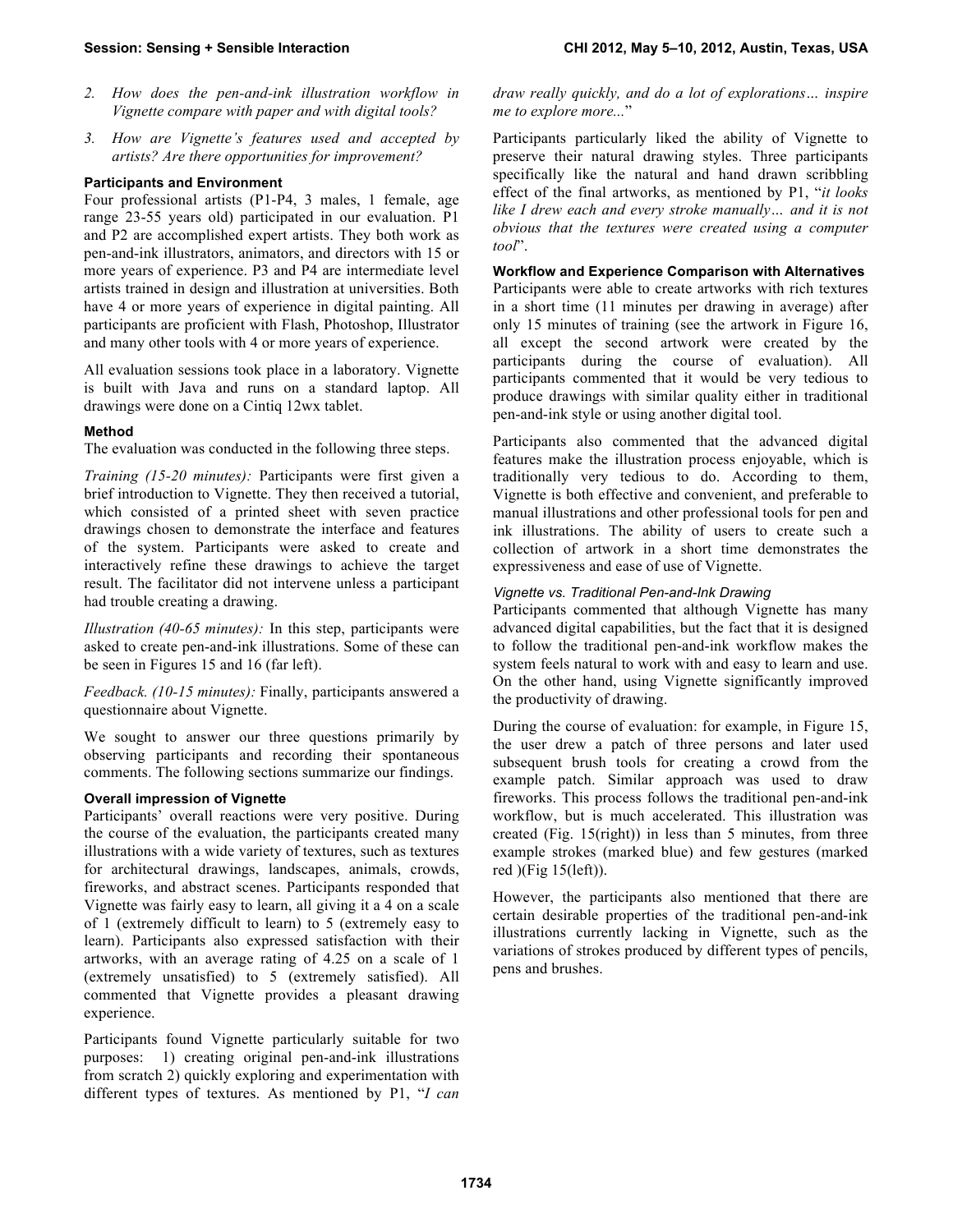

**Figure 15: The example strokes (blue) and gestures (red) drawn by a participant to produce an illustration in 5 minutes (left). The final illustration (right)**

## *Vignette vs. Adobe Illustrator*

According to the participants, Adobe Illustrator is the closest tool they can think of to create and manipulate vector graphics textures. All the participants mentioned that one major difference between Vignette and Illustrator lies in the interface and interaction style. The design of Vignette allows creating illustrations quickly and easily. As mentioned by P2: "*I like the free-form gesture based interaction… it is easy to learn and use… With gestures, a few scratches in the canvas can create illustrations within a minute*".

Compared to Vignette, although Illustrator has many builtin support features for texture and patterns (such as Pattern Brush), it is not optimized for pen-and-ink illustrations. According to P1 – "*Traditional tools have too many functions and options. It is difficult for me to use, (these features) are very often distracting for performing a certain painting*".

Furthermore, participants noticed that Vignette provides additional useful capabilities not available in Illustrator. For example, Illustrator does not provide support for continuous hatching quickly and easily like Vignette. The flood fill effect of Illustrator is simple tiling, hence it can produce results like Figure 14(b). But, iterative texture optimization reduces the energy function and produce visually better results (Figure 14(d)), which is suitable for hand drawn textures, since hand drawn textures are not directly tillable most of the times.

## **Feature Usage and Feedback**

To understand the relative usage of features, we recorded the number of times each feature was used in the free task. The four participants spent a total of 66 minutes on free tasks, during which we logged 215 feature usages (average 3.16 features per minute).

Each user made moderate use of most features, though the use of brush to create textures stood out, accounting for 123 (55.4%) occurrences of all feature usages logged. Two of the users made heavy use of brush (71% and 65% of total feature usage respectively). One of these two users didn't use continuous hatching at all, while the other two users made heavy use of continuous hatching (46% and 37% of feature usage respectively). Flood fill was used by two users.

Almost all participants used all the texture synthesis operations multiple times that indicate that users found

them useful in creating art works on Vignette. The participants also like the interactive refinement capabilities, including - flow field, editing tones and textures. According to P1 and P2, editing the flow of elements is very useful and cannot be done easily with other traditional tools

## *Opportunities for Improvement*

*Vignette* worked well overall, but we saw several ways to improve it. For certain kinds of textures, having long overlapping example strokes, the synthesis results sometimes look repetitive. Also, like any stroke-based rendering system, Vignette's performance degrades as the number of strokes increases. Our experience is that performance degrades with more than 1000 strokes.

Another limitation of Vignette is that leftward brush gestures appear to create different textures from rightward gestures, because leftward gestures vertically flip the texture. This happened to P1 and P3 a total of 9 times. One user suggested having a preview panel for testing the gesture effects before applying them in final drawings.

Our study users suggested two additional tools. One suggested a gradient fill tool that would allow elements to vary in shape, color, and size across a region. This is similar to our perspective tilting feature, but more general. Another user wanted to save a separate version of a patch with a different scale, tone, and stroke width.

## **CONCLUSION**

Vignette is a practical tool with a natural workflow for penand-ink illustrations. Texture illustration is tedious, but current texture synthesis tools cannot easily capture illustrators' personal style. Furthermore, these tools disrupt the traditional illustration workflow, because they are tedious and draw attention to dialog boxes and away from the illustration itself. Vignette speeds up texture creation while preserving the traditional workflow capturing artists' personal style.

We analyzed the traditional illustration workflow and illustration artifacts to guide designers of illustration systems that preserve this traditional feel. We then described the user interface and implementation of our Vignette system. Finally, we presented an evaluation that shows how artists can use it to quickly create artworks in their own personal style.

Our exploration of natural workflow and gesture-based interaction was inspired by a traditional approach to creating illustrations. We hope to inspire others to create digital art media that preserve the beauty of traditional media.

## **ACKNOWLEDGEMENT**

We would like to that Jun Mitani and Kenshi Takayama for their valuable feedback and suggestions during the development of the project. We also thank Yuki Tsujita, UrmaDelvi and other artists for taking part in user testing and providing valuable insights.